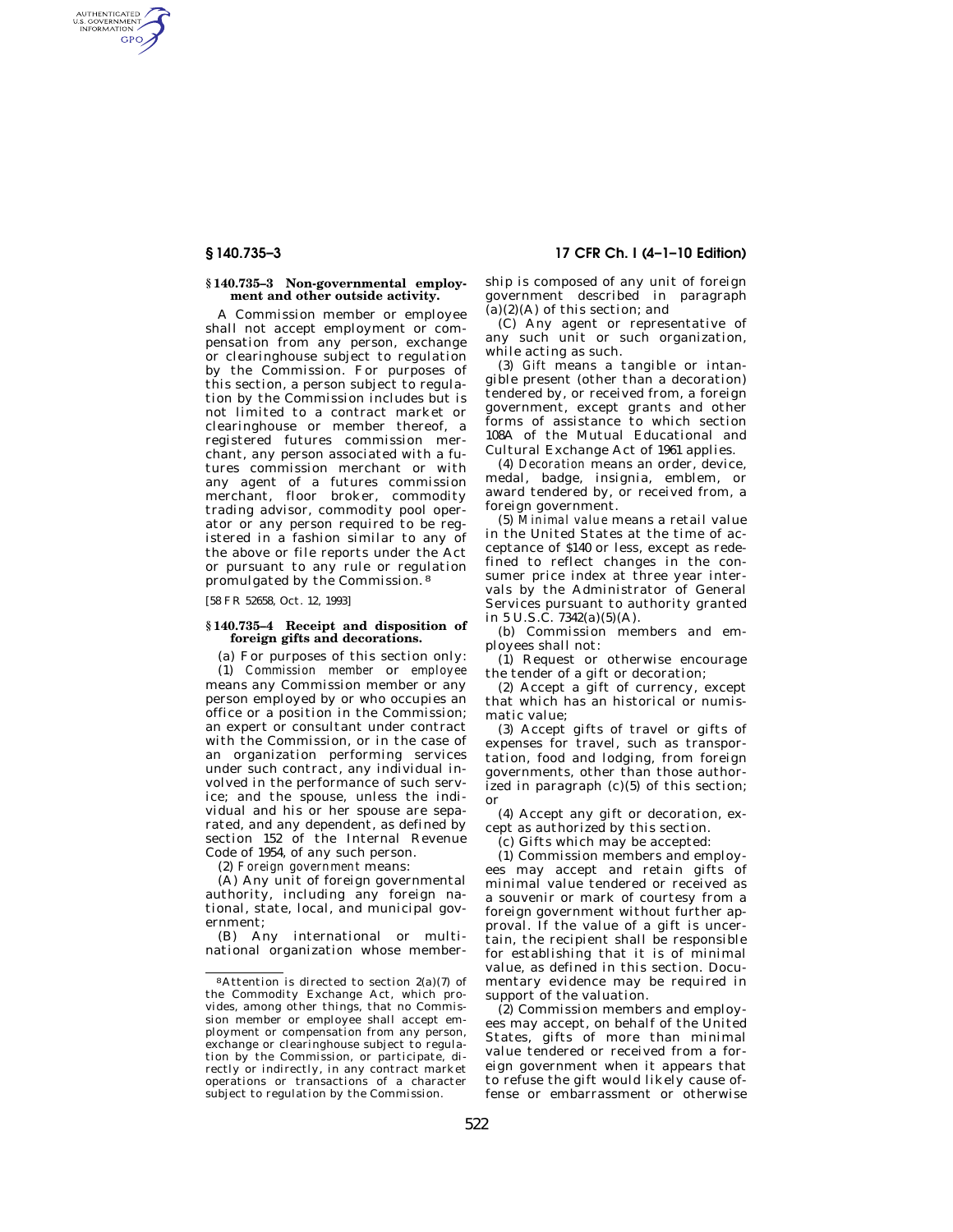# **Commodity Futures Trading Commission § 140.735–4**

adversely affect the foreign relations of the United States. When a tangible gift of more than minimal value is accepted on behalf of the United States, it becomes the property of the United **States** 

(3) Commission members and employees may accept a gift of more than minimal value where such gift is in the nature of an educational scholarship or medical treatment.

(4) Within 60 days after accepting a tangible gift of more than minimal value, other than a gift described in paragraph (c)(5) of this section, a Commission member or employee shall file a statement with the Executive Director of the Commission which shall include the following information:

(A) The name and position of the Commission member or employee;

(B) A brief description of the gift and the circumstances justify acceptance;

(C) The identity, if known, of the foreign government and the name and position of the individual who presented the gift;

(D) The date of acceptance of the gift;

(E) The estimated value in the United States of the gift at the time of acceptance; and

(F) The disposition or current location of the gift.

(5) Commission members and employees are authorized to accept from a foreign government gifts of travel or gifts of expenses for travel taking place entirely outside the United States, such as transportation, food and lodging, of more than minimal value if the acceptance is approved by the Executive Director, upon a finding that it is consistent with the interests of the Commission. Either prior to or within 30 days after accepting each gift of travel or gift of travel expenses pursuant to this paragraph, the Commission member or employee concerned shall file a statement with the Executive Director containing the following information:

(A) The name and position of the Commission member or employee;

(B) A brief description of the gift and the circumstances justifying acceptance;

(C) The identity, if known, of the foreign government and the name and position of the individual who presented the gift; and

(D) The date of acceptance.

(6) Not later than January 31 of each year the Executive Director shall compile a listing of all statements filed during the preceding year by Commission members and employees pursuant to paragraphs  $(c)(4)$  and  $(c)(5)$  of this section and shall transmit the listing to the Secretary of State.

(d) Commission members or employees may accept, retain and wear decorations tendered by a foreign government in recognition of active field service in time of combat operations or awarded for other outstanding or unusually meritorious performance, subject to the approval of the Executive Director. Without this approval, the decoration is deemed to have been accepted on behalf of the United States, shall become the property of the United States, and shall be deposited by the employee, within 60 days of acceptance, with the Executive Director for official use or forwarding to the Administrator of General Services for disposal in accordance with paragraph (g) of this section. Under normal circumstances, it can be expected that a Commission member or employee will be notified of the intent of a foreign government to award him or her or a spouse or dependent a decoration for outstanding or unusually meritorious service sufficiently in advance so that the approval required can be sought prior to its acceptance. A request for the approval of the Executive Director shall be submitted in writing, stating the nature of the decoration and the reason why it is being awarded. Whenever possible, the request should also be accompanied by a statement from the foreign government, preferably in the form of the citation, which shows the basis for the tender of the award, whether it is in recognition of active field service in time of combat operations or for other outstanding or unusually meritorious performance.

(e) Within 60 days after acceptance of a tangible gift of more than minimal value or a decoration for which the Executive Director has not given approval, a Commission member or employee shall: